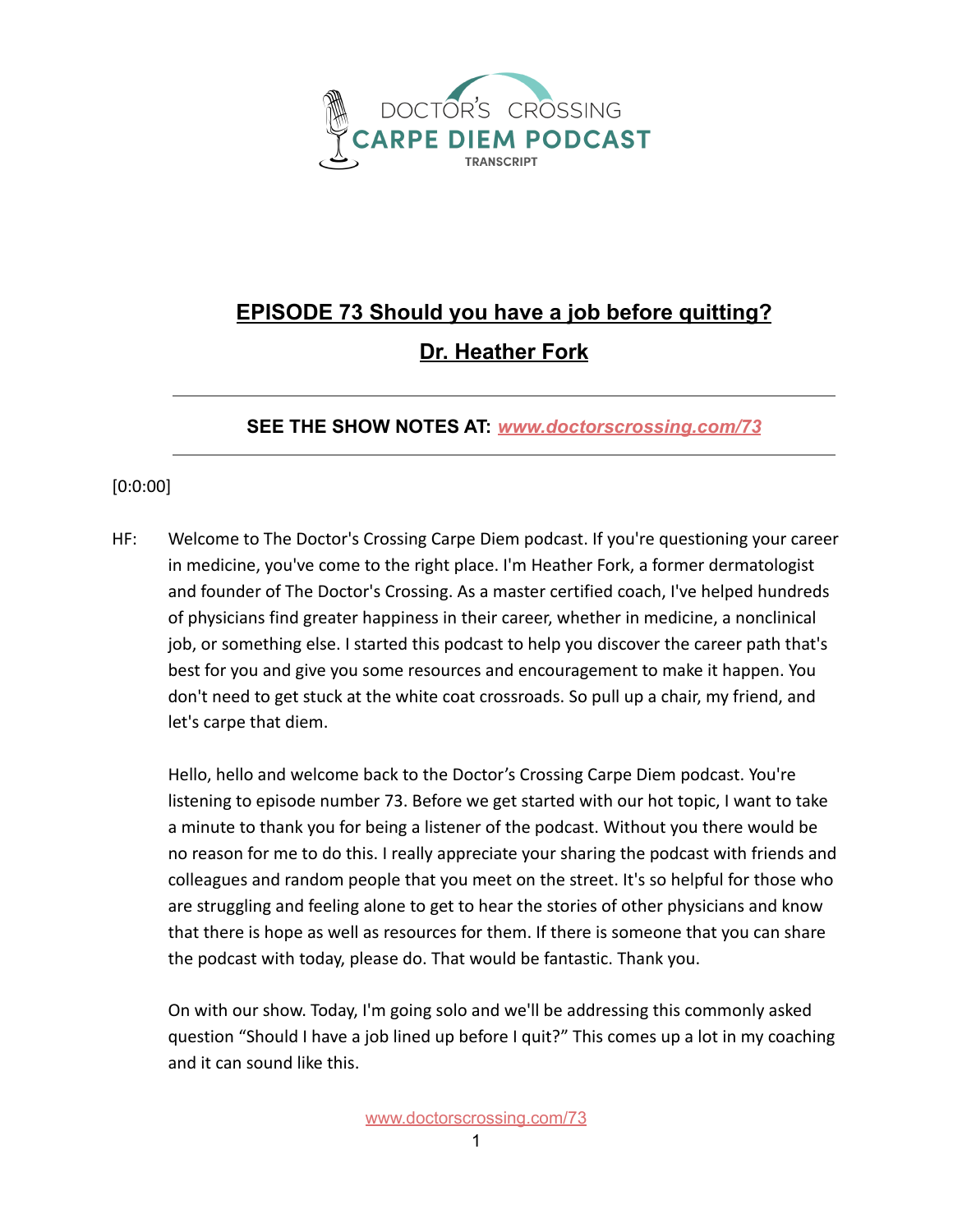

"Heather, I am the breadwinner of my family. I have to have a job before I give my notice. I don't want to go without an income." It might also sound like this. "Heather, I am really burned out and I want to be able to take a break and spend the summer with the kids, but I'd really like to know that I have a job in my back pocket. Would the company be willing to wait for me?"

It might also sound like this. "Heather, I can't even really think about what I want to do next. I'm burned out. I'm afraid if I make a decision now it's going to be the wrong one. I just want to give my notice and take time off. That might be six months. It might be a year. I don't know. How long is it going to take me to find a job when I'm ready?"

Ah, such great questions. I hate to say this, but I'm sure you can imagine what the answer is. It's "It really depends." It depends on a lot of different factors. How long things take, what companies are willing to do, what's your individual situation.

We're going to dive in and we'll be looking at the job finding process in terms of timing and as well as what employers typically want. And then I'll be talking about some of the advantages and disadvantages of having a job already lined up versus leaving first. And lastly, we'll go through some of the questions that are helpful for you to ask to determine what is the best approach for you.

Let's start first with looking at how long it tends to take to find a nonclinical position. I've seen it range everything from about a couple months to three years. The average being, I would say between six months to a year. Obviously, a lot of factors weigh into this. It can be this specific job you're looking at, what your background is, your specialty, what your income requirements are, how flexible you can be on location. For example, do you want to work for this specific company in your town? Are you willing to work remotely?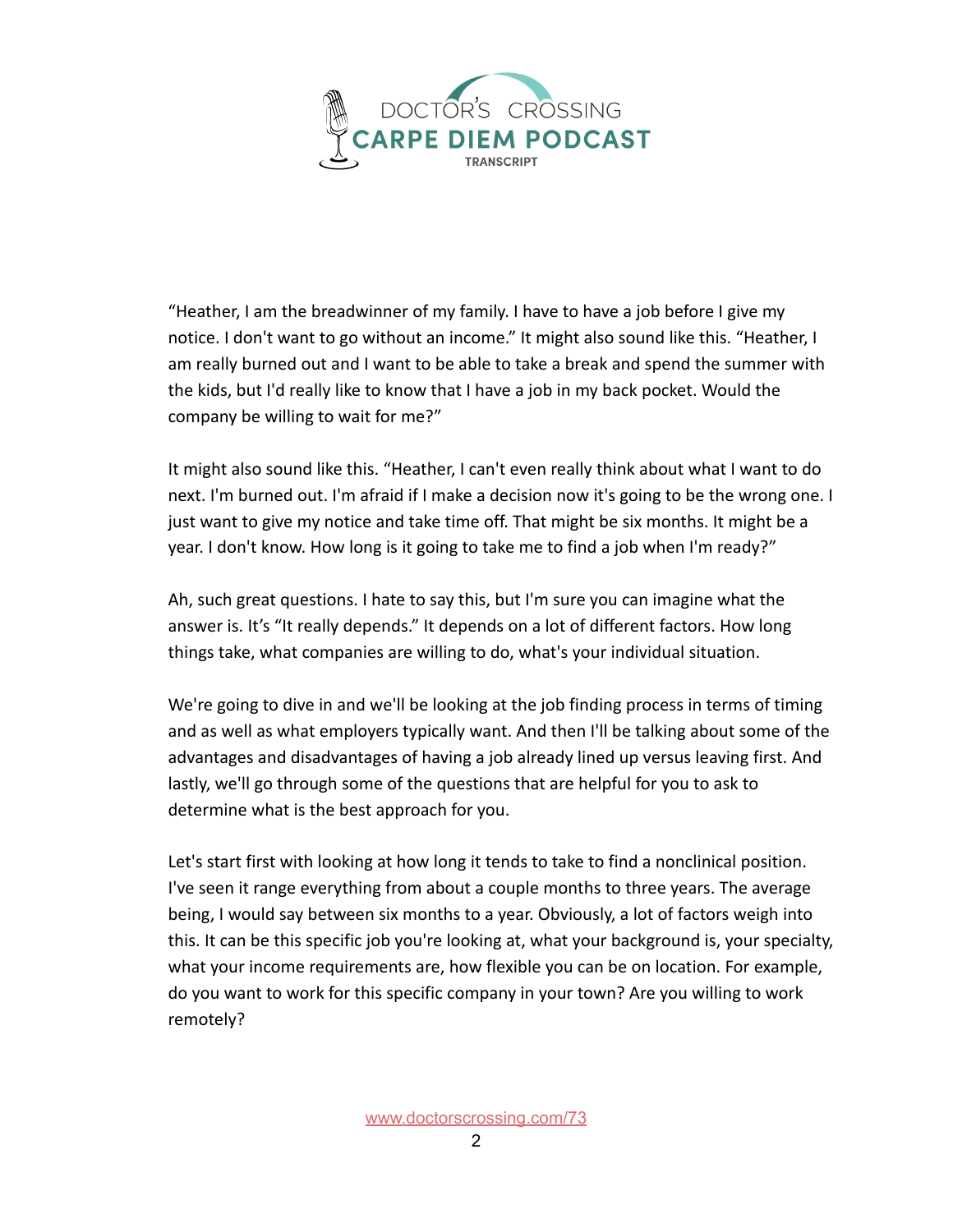

It can also be the time of year and what are some hiring trends and supply and demand factors, of course. Another factor can be how much time you have to put into the process. As we get more specific on your unique situation, it's easier to answer that question of how long it can take potentially.

Now if we look at things from the employer's standpoint, what are they willing to do? In general, they understand that you typically have to give 90 days' notice, sometimes more. Sometimes it's less. It's very different from the average employee that just only has to give two weeks. If you do have that 90-day notice, it's really not usually a problem for you to find a job while you're working. Give your notice, have the company wait three months for you and then start. It can be more challenging if you want to find that job, get hired, give three months' notice or longer, then take three months off and then start. So that could be a six-month delay time between starting the job and getting hired. And a lot of companies don't want to wait that long. Then you start having to look at going to have to fulfill my notice. I may have to leave without having a job and then find one and what that looks like.

One of the first questions that a recruiter may ask you is how soon can you start? In that initial conversation, this can be a great time to get a sense for how much in a hurry this company is. And if you do want some time in between to get a sense of how flexible they might be able to be on that.

Now let's look at some of the advantages and disadvantages of getting a job while you're still working. Obviously, an advantage is that you're going to maintain your income. You get this guarantee of a new job before you actually let go of the current one. Another advantage is when you're interviewing, you don't have to explain why you left. You have a job, and that can be a strong position to be in. And it's not necessarily a problem if you love your work, but it just means you don't have to explain anything.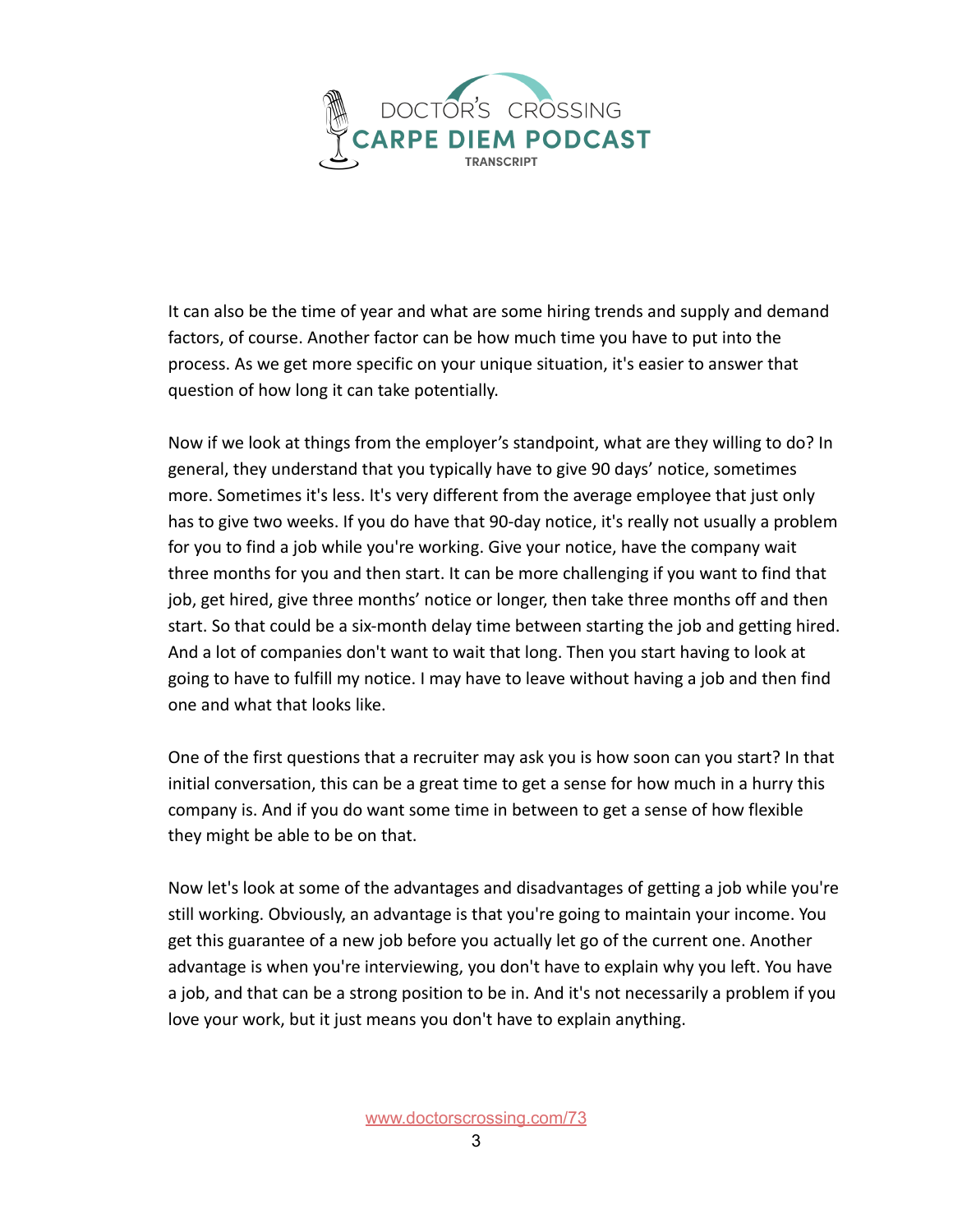

Another advantage is there's not going to be a gap on your resume from going from one job to the next with having some time interval. Another advantage is that you remain eligible for jobs that have a requirement that you've been clinically active. There are some nonclinical jobs, for example, in health insurance, where they want you to have been clinically active within say the past year. If someone has been out of practice for a year or longer, they may not be eligible for this nonclinical job.

Now you might not think that there are disadvantages to getting a job while you're still working, but there can be few potential ones. One is, it can be just hard to put in the time to find a good job. You may be having to rush the decision. You may be just trying to get out of the fire and land in the frying pan. So, you may make a quick decision and then find out it was a mistake. And then you're back at square one. You also may not have much of a break in between this first job up and the next one.

I have had some clients who had a weekend off, maybe a week, maybe a couple weeks. And they were pretty burned out from that last job. And they were afraid to ask for much time, or they just didn't think they were able to in between. And so, they lost that opportunity.

Now let's look at the advantages of quitting your job first. One is that you're more available to the employer. Let's say you quit that job and now you're interviewing and they say "Hey Dr. George, how soon can you start?" And you say "Tomorrow." And they say, "Great." You have a lot more flexibility. That can be a real plus to the company and could even help you get hired.

Another advantage is you have more head space to really evaluate what it is that you really want. And you have time to do the searching. If you're having to travel for interviews, it's much easier to schedule these in without taking time off from your employer. And then when you do start this new job, you're likely more refreshed. You're ready to give it your all, and it might be just easier to learn new things. Some of the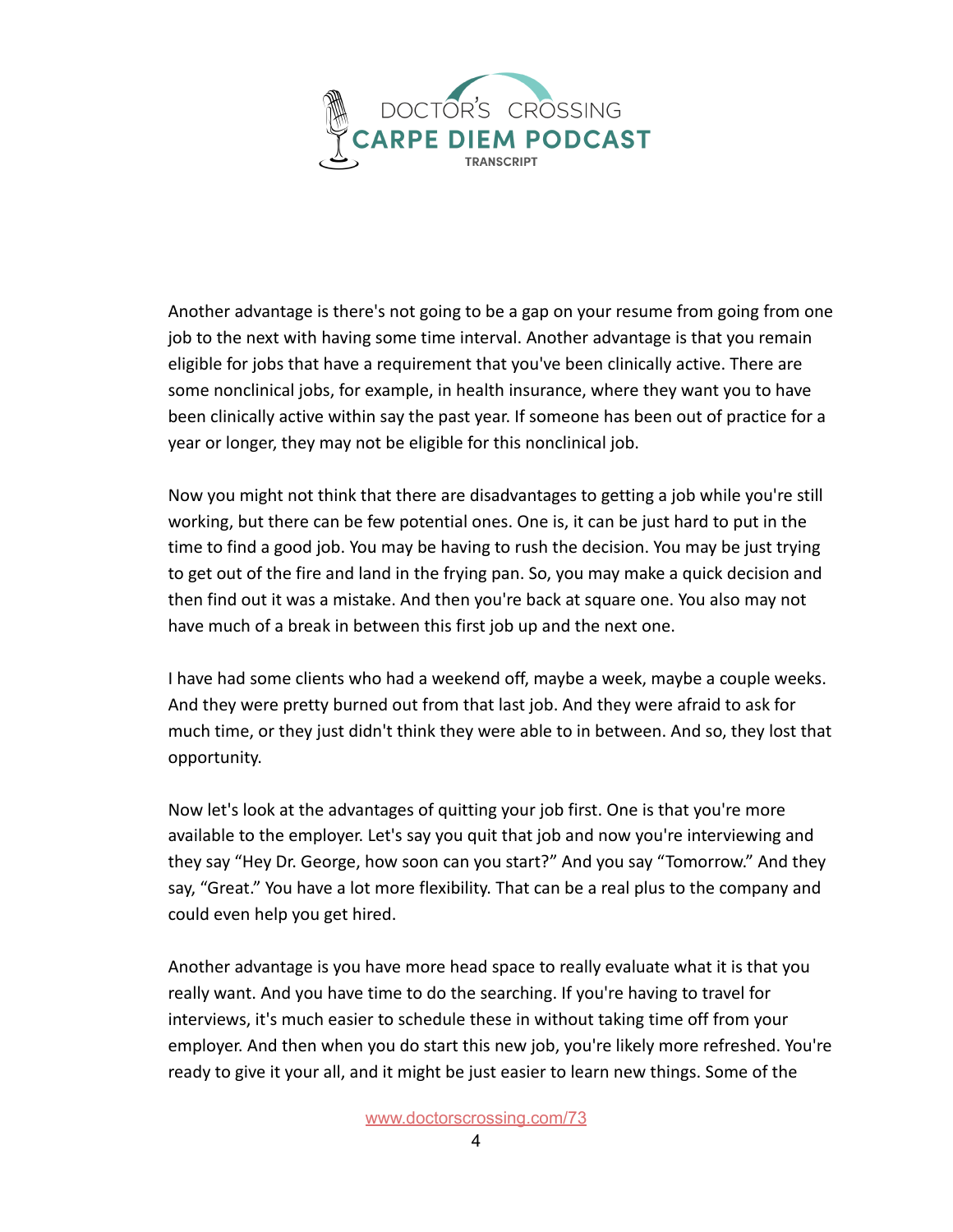

disadvantages of quitting first and then finding your job is that obviously you can go for a period of time without income, and that might be a month. It might be six months. And it's hard to know sometimes how long that's going to be. When you are applying, they will likely ask you "Why did you leave your last job and why are you not currently working?"

There will be a bit of a gap on the resume. Again, not necessarily a big problem, but it's just something to consider. There are ways that you can fill in that gap. Locum tenens, telemedicine, doing some nonclinical side gig work.

Now, if you took a break that was too long, you might not meet that requirement for clinical activity, like I mentioned above. That's something to find out too. If the job that you're interested in wants you to be clinically active within a certain time period, know what that is.

Now let's look at some different questions you can ask yourself to figure out what's going to be the best approach for you. The first one is "What is your required notice?" Most commonly it's 90 days, but it's good to just go to your contract and double check and see what that is. Number two is, "Are you in a toxic work environment?" Because if you are, it could be detrimental for you to stay and you might want to leave sooner rather than later. Is it an abusive situation? Are you having to do things that you feel are unsafe for patients or are unethical?

If you're really not able to change the things that aren't working for you, you might just need to leave for your own sanity. You don't want to compromise your physical health, your wellbeing, your mental health, and there are high costs to staying in such an environment.

The second thing to look at is, "Do you want to break?" And I think it's important to answer this question, not from what you feel you should do, but what your true answer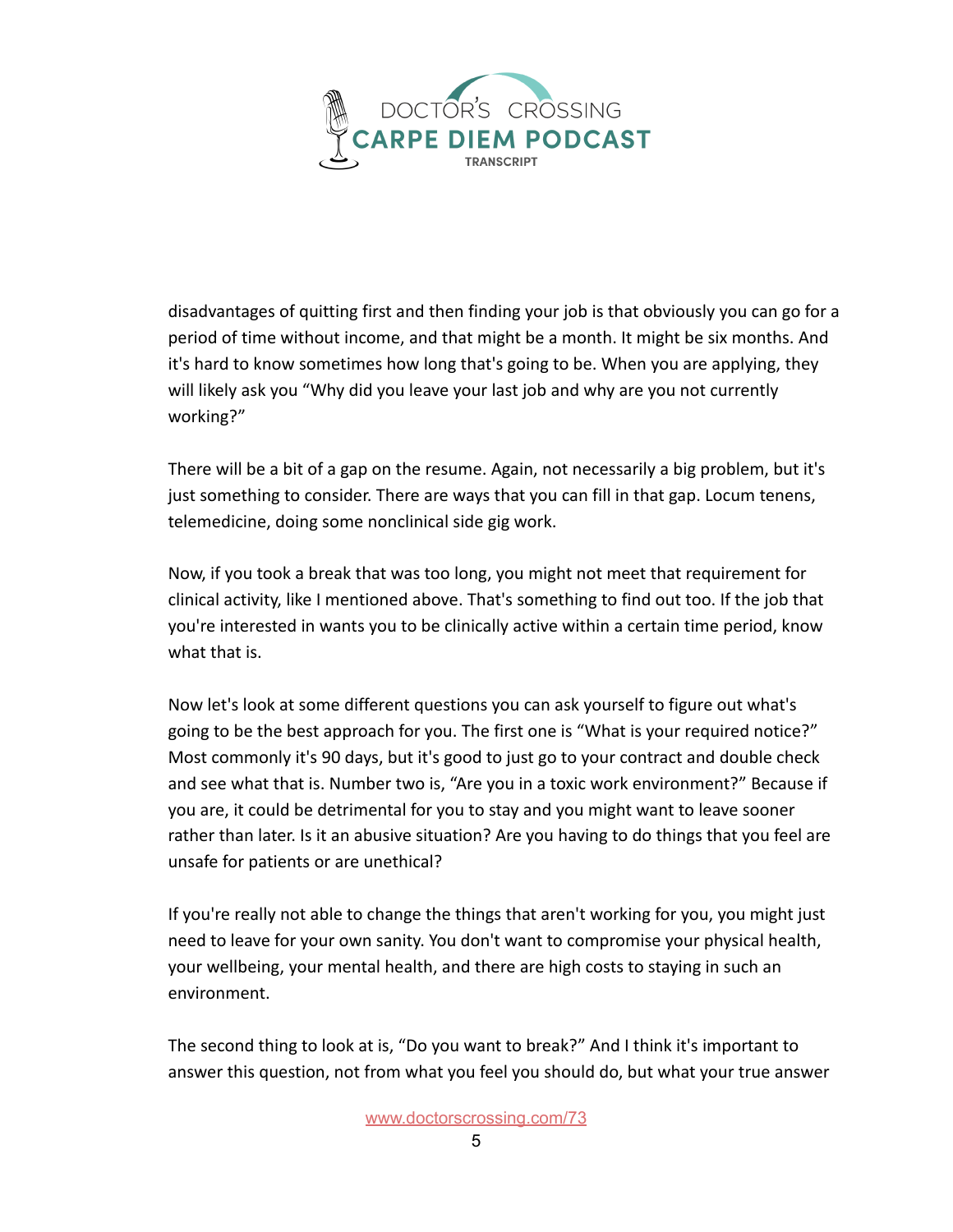

is for yourself. Start there and then think about what are your reasons for wanting a break, what would you like that to look like, how long of a period of time, is there a certain time of year that you'd like the break to be?

I think we're typically so programmed to feel like we need to be working all the time and somehow, it's lazy, or it's indulgent to take a break. But I definitely have clients and I know from my own personal experience, how incredibly helpful taking time off is. And it can also really help you figure out what you want to do next if you're really not clear on that.

The next thing to look at is your financial situation. Are you the breadwinner? Do you have some savings? Would you be able to go for a period of time without an income? And if so, what would be a reasonable number of months? This is a great time to have a conversation with your spouse or partner. Look at the numbers, figure out what your goals are and what would really work best here.

In general, physicians tend to be risk averse, and you might think that you really don't have any wiggle room here and you have to keep working and you can't take a break. But if you're realistic and think about the long term, not just one year from now, but 10 years from now, how would this potential gap in income really play out over the long haul? Those are just some things to consider.

The next one is "How amenable is your specialty to having a break?" Now, this doesn't really weigh in if we're talking about a number of months, but if you're thinking about a big break, you do want to look at what that looks like, especially if you're a surgeon to be out of practice for a year or longer. There are ways to mitigate this, for example, if you were in between jobs and you weren't sure if you wanted to go back to clinical medicine, doing some locums or doing some telemedicine or per diem work could be a good way to still have a break, but keep that clinical time clock spinning.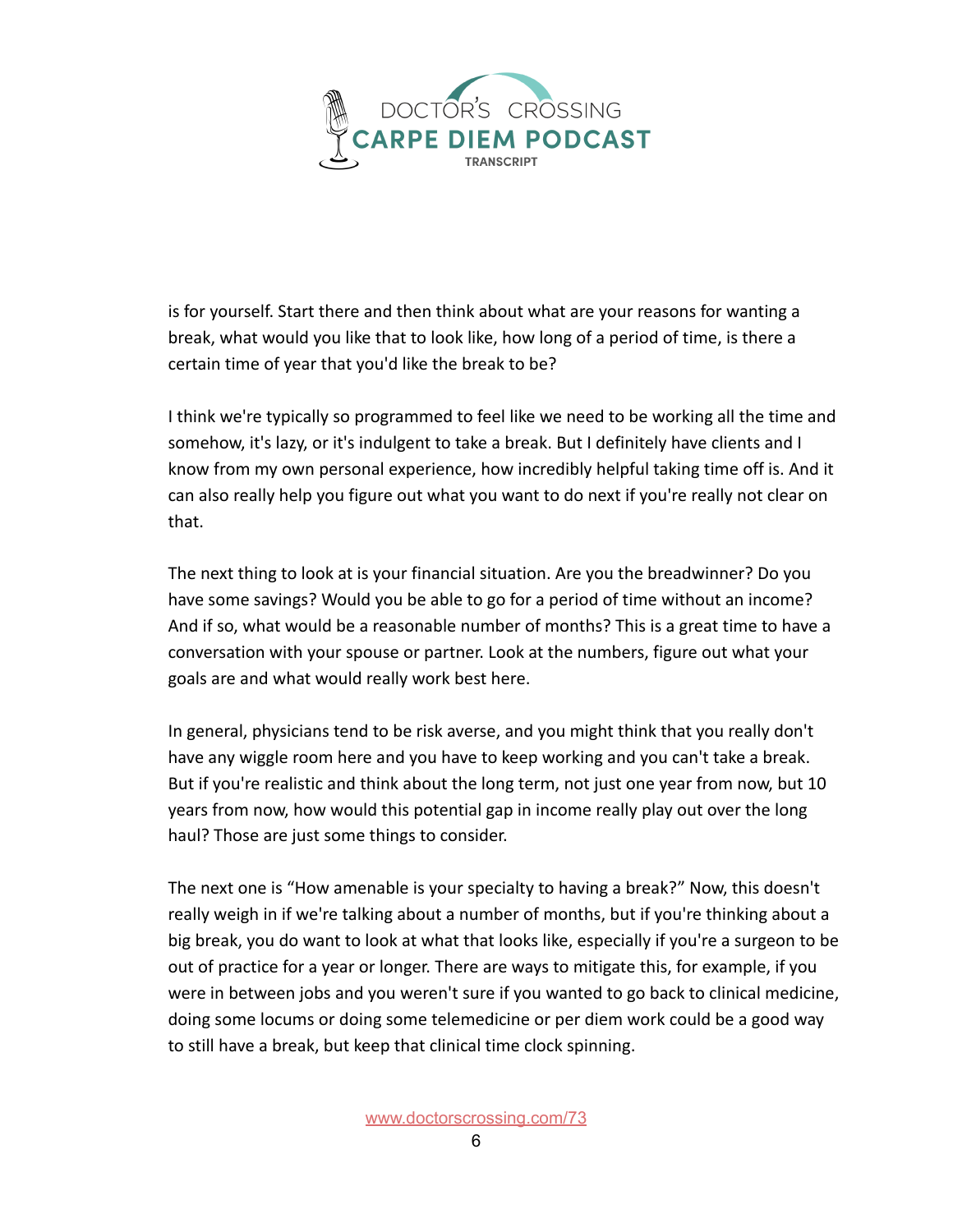

Those are just some things to help you dig a bit into your own situation and think about what would be an ideal scenario for you. To summarize, I just want to mention three different scenarios that you could consider.

The first one, Scenario A, I'm calling "Out the door." This is where you decide you really need to take a break. You can't even think about what's next. You give your notice and leave. This is what I did and I took a long break because I really felt that if I just tried to figure out what I wanted to do at the time when I sold my practice, it was going to be a mistake. And I felt like I had no headroom to think about anything nor did I want to. And I know that's a luxury that I have. And a lot of you don't have that luxury. I don't mean to sound flippant about it at all. That just happened to be my situation.

But I think sometimes we really do need a break. And I'm going to be talking about this in the next episode, which is the pros and cons of taking a break and how to minimize liabilities when you do. I'll be diving into that further next week.

Scenario B is where you leave with a plan. You want to be able to give your notice, take a break and then have a good idea of what's next and how to figure it out. What this looks like when I work with my clients is that we go through the Carpe Diem process, but we don't do the last step. The last step of the carpe diem process is E - Execution. Actually, making that change and getting a job.

They do everything up to that point. They have a good idea of what career direction they want to go in. Maybe they want to take a break and then come back and be clinical. Maybe they want to go nonclinical, but they know what that's going to look like. They have a really good idea of how long it's going to take, how strong a candidate they are, and how to go about finding a job. They usually have their resume ready, their LinkedIn profile, and then they can go and take a break and have this assurance that they have a game plan.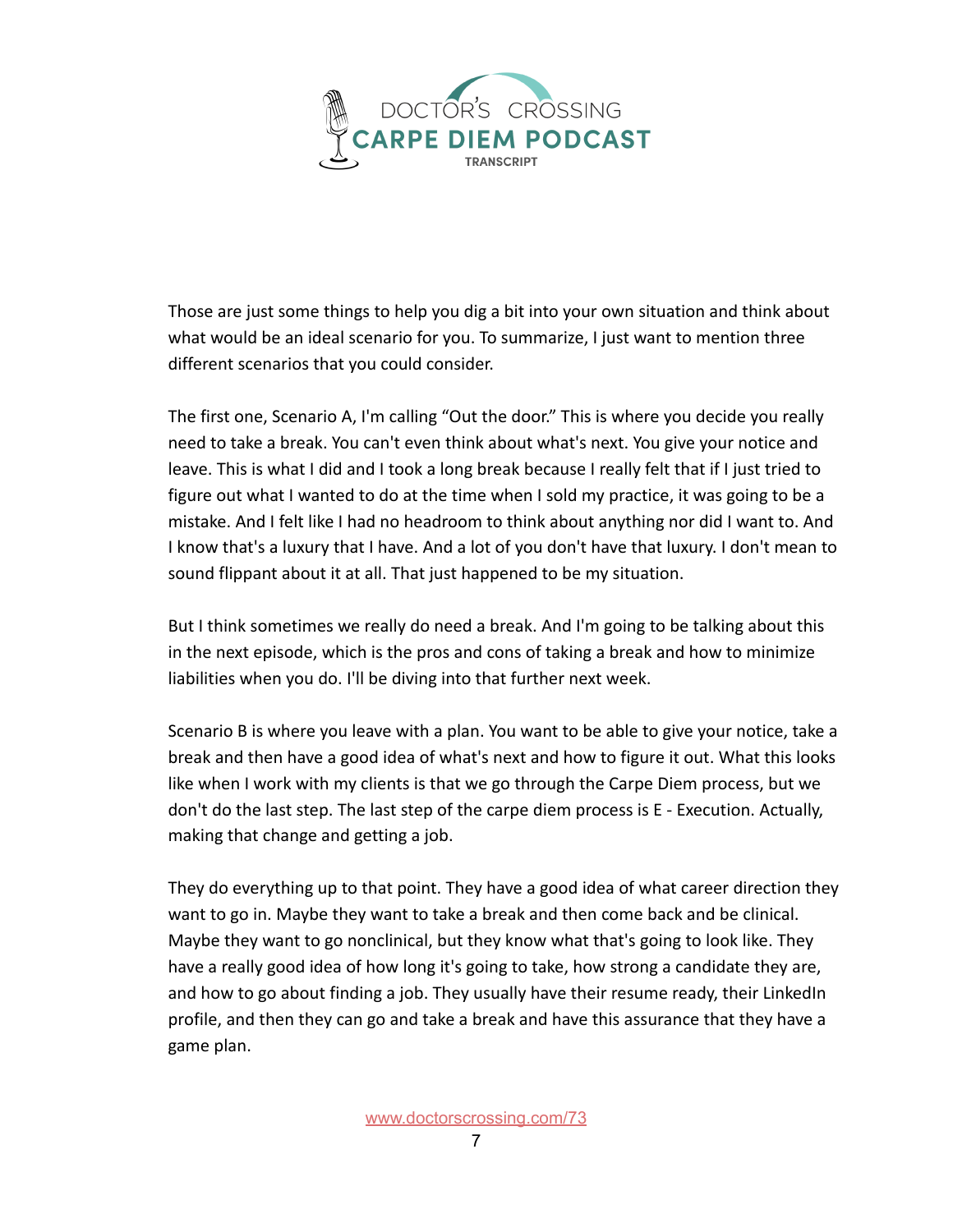

But since they don't actually have a job, they can be pretty flexible about "I'm going to go to Italy and spend some time there. Or I'm going to just hang out with the kids for a while. I'm maybe even going to do a little side business in between." There's that sort of more open-endedness to it.

The third scenario is Scenario C - Leave with a job in hand. You want to have that job offer before you give your notice. This is pretty common. I see that a lot, especially if you're the breadwinner and you want that security, or maybe you don't. You don't need a break. You don't really want one. Maybe you've had a lot of vacation saved up too, and you've used it in your last job and you feel pretty good.

One of my clients, he is the breadwinner and he made a clinical transition. And then he's made a couple of nonclinical ones. And each time before he left, he had that job in hand. And that has worked well for him.

As I was working on this podcast, it was making me think of this old Paul Simon song called 50 Ways to Leave Your Lover. And in that song, there's only a couple different ways that he mentions, not 50 at all, but there are different ways to leave your job. I want you to find the one that's best for you and I hope this podcast has been helpful in giving you some ideas of how to think about this process.

Stay tuned for next week's episode where I'll be going over the pros and cons of taking a break and how to minimize any potential liabilities. Thanks for listening. Please share this podcast with anyone you think would find it helpful, and don't forget to carpe that diem and I'll see you in the next episode. Bye for now.

You've been listening to the Doctor's Crossing Carpe Diem podcast. If you've enjoyed what you've heard, I'd love it if you'd take a moment to rate and review this podcast and hit the subscribe button below so you don't miss an episode. If you'd like some additional resources, head on over to my website at doctorscrossing.com and check out